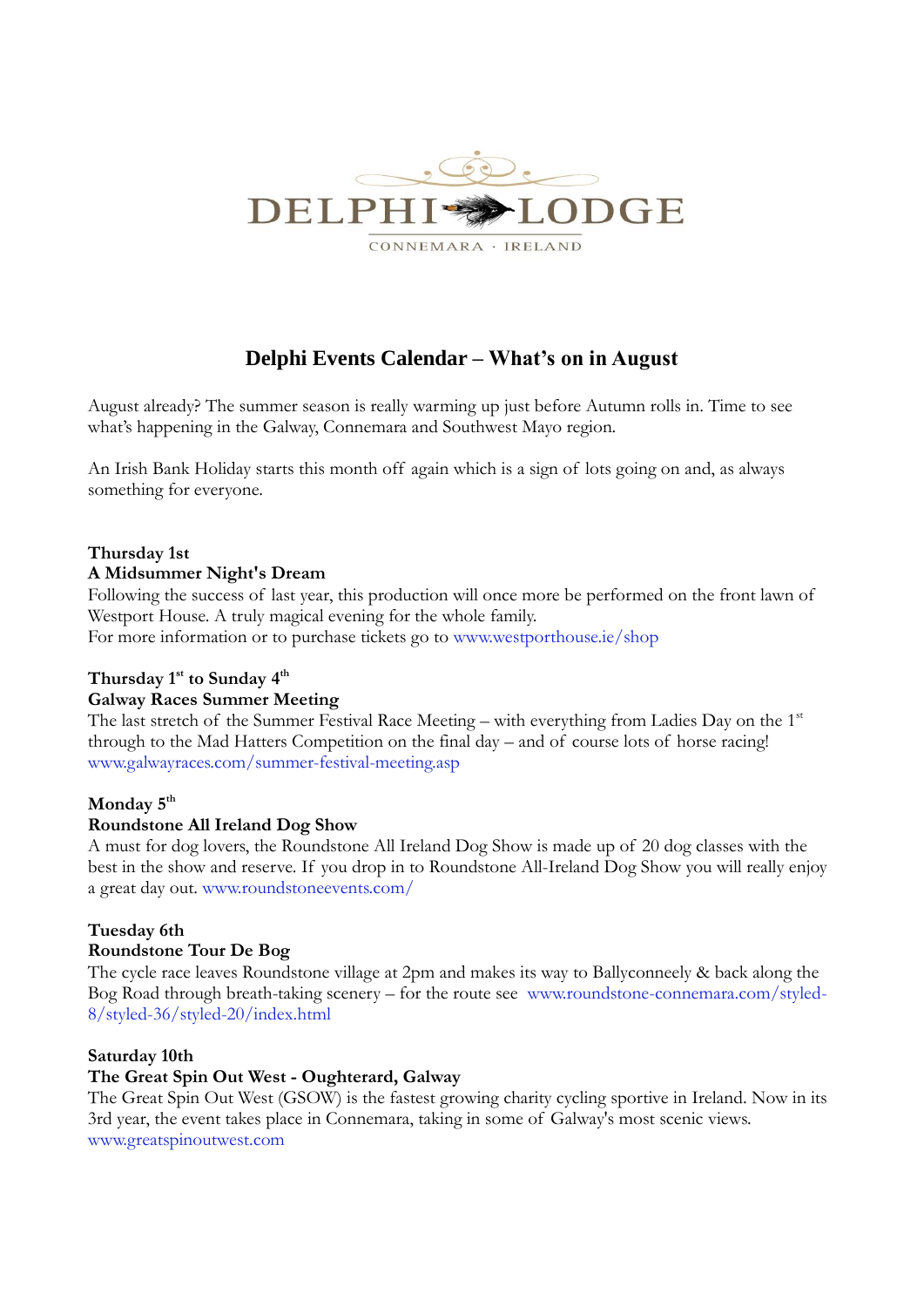# **Thursday 15th**

# **'The Emigrants' Farewell' by Atlantic Rhythm Productions**

A genuine American wake set in a fictional home on the eve of the departure of 4 young children for the USA on board the RMS Titanic. The best of Irish music, song, dance and culture. A night not to be missed. [www.theroyal.ie](http://www.theroyal.ie/)

# **Friday 16th to Sunday 18th Criunniu na mBad Festival - Kinvarra**

Traditional Galway Hooker and wooden boat festival with races and sean nós singing and dancing [www.galwaytourism.ie/news/Cruinniu-Na-mBad-17th---19th-August-2012-n109.html](http://www.galwaytourism.ie/news/Cruinniu-Na-mBad-17th---19th-August-2012-n109.html)

# **Saturday 17th to Monday 25th**

# **National Heritage Week**

The West of Ireland is steeped in history and heritage and there's a great opportunity to take in some of the events taking place in Galway and Mayo during this week. See [www.heritageweek.ie/index.php/whats-on/event-search](http://www.heritageweek.ie/index.php/whats-on/event-search)

# **Saturday 17th**

# **Stained Glass Day Course - Westport**

Feeling creative? Have fun and learn the basics of Stained Glass making while your friends complete the Gaelforce one day event. Make two small stained glass panels to take home with you and make it a memorable day. Go to [www.blueglasshouse.com/NewCourses.html](http://www.blueglasshouse.com/NewCourses.html)

# **Gaelforce West - Leenane, Galway**

Join Delphi Lodge's General Manager Michael Wade for Gaelforce West this year, which is the largest one day adventure race of its kind in the world. It is a multi-sport adventure race involving cycling, running, hiking and kayaking. The course of approximately 67km. Good luck Michael! Go to [www.gaelforceevents.com/west](http://www.gaelforceevents.com/west)

# **Saturday 24th to Sunday 25th**

# **Oughterard Agricultural & Horticultural Show**

The biggest annual event held in Oughterard town attracting more than 2000 visitors & exhibitors. It features classes for ponies, horses, donkeys, cattle, sheep, pets, poultry, domestic arts & vintage – you name it!

[http://www.discoverireland.com/ru/ireland-things-to-see-and-do/whats-on/listings/?fid=FI\\_506333](http://www.discoverireland.com/ru/ireland-things-to-see-and-do/whats-on/listings/?fid=FI_506333)

# **Saturday 24th**

# **Carrowniskey Races - Louisburgh**

Only 25 minutes from the Lodge, this is a true spectacle and must be experienced – an exciting day out before returning to the slower pace of the Delphi Evening Dinner…

See [www.carrowniskeyraces.ie/Carrowniskey\\_Beach\\_Races\\_Welcome.html](http://www.carrowniskeyraces.ie/Carrowniskey_Beach_Races_Welcome.html)